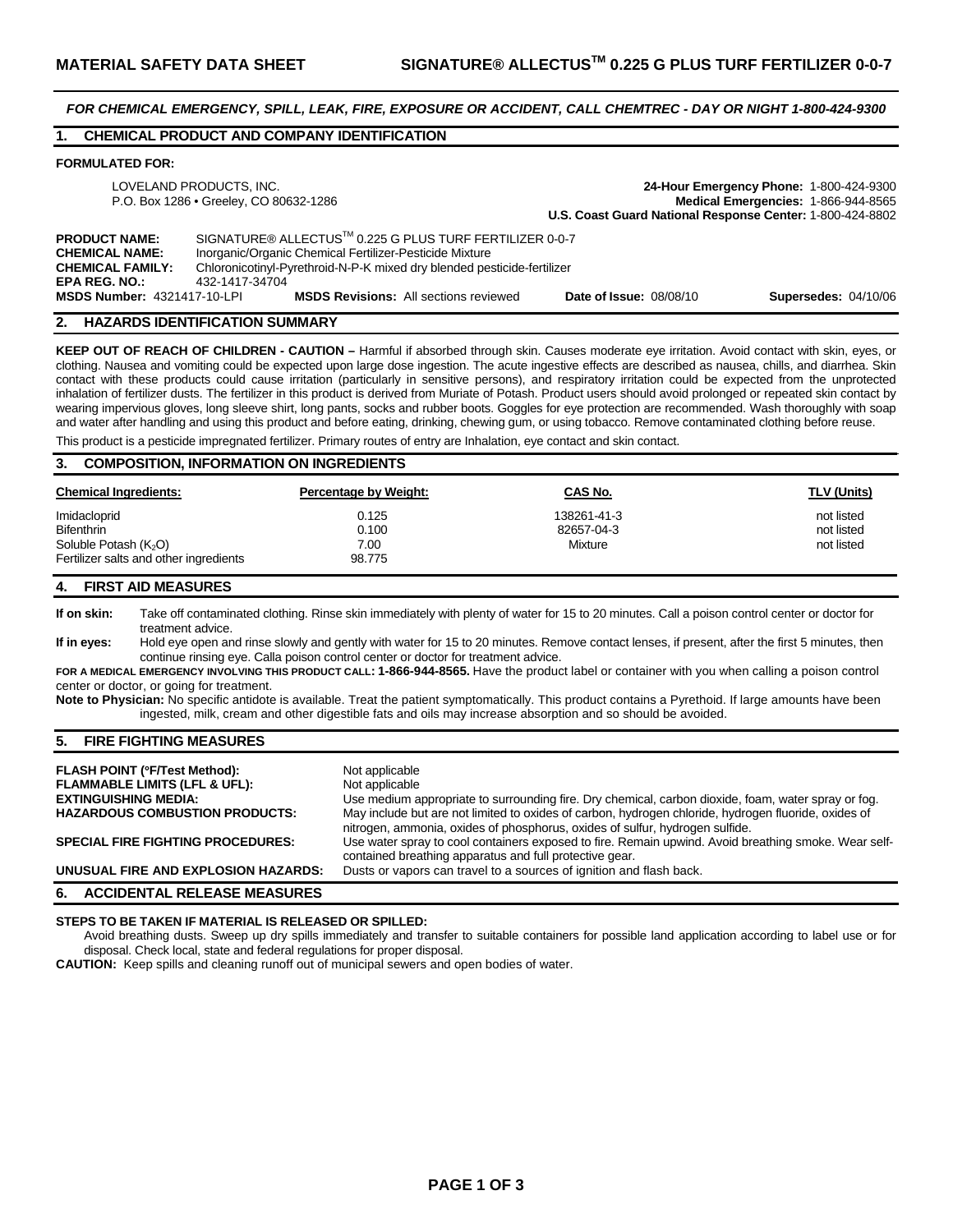## **7. HANDLING AND STORAGE**

**HANDLING:** Wash hands before eating, drinking, chewing gum, using tobacco or using the toilet. Remove clothing immediately if fertilizer gets inside. Then wash thoroughly and put on clean clothing. Remove PPE immediately after handling this product. Wash the outside of gloves before removing. As soon as possible, wash thoroughly and change into clean clothing. **STORAGE:** Store in a cool dry place and in such a manner as to prevent cross contamination with other pesticides, fertilizers, food and feed. Store in original container and out of the reach of children, preferably in a locked storage area. Do not contaminate water, food, or feed by storage or disposal.

#### **8. EXPOSURE CONTROLS / PERSONAL PROTECTION**

**ENGINEERING CONTROLS:** Not normally required. **RESPIRATORY PROTECTION:** Not normally required, if vapors or dusts exceed acceptable levels, wear a MSHA/NIOSH approved respirator. **EYE PROTECTION:** Chemical goggles or shielded safety glasses.<br> **SKIN PROTECTION:** Wear protective clothing: long-sleeved shirts Wear protective clothing: long-sleeved shirts and pants, hat, rubber boots with socks. Wear rubber or chemicalresistant gloves.

Nuisance Particulates 15 mg/m<sup>3</sup>

**OSHA PEL 8 hr TWA ACGIH TLV-TWA**  not listed

## **9. PHYSICAL AND CHEMICAL PROPERTIES**

**APPEARANCE AND ODOR:** Multi-colored granules with characteristic odor **SOLUBICITY: 17 - 52 lbs/ft<sup>3</sup> SOLUBILITY: Not soluble.**<br> **SPECIFIC GRAVITY (Water = 1):** 1.003 g/ml **BULK DENSITY:** 47 - 52 lbs/ft<sup>3</sup> pH: Not applicab **SPECIFIC GRAVITY (Water = 1):** 1.003 g/ml **BULK DENSITY:** 47 - 52 lbs/ft<sup>3</sup> **PHESSURE:** Not applicable **property BOILING POINT:** Not applicable **VAPOR PRESSURE:** Not applicable **PERCENT VOLATILE (by volume):** Not applicable **EVAPORATION RATE:** Not applicable Note: These physical data are typical values based on material tested but may vary from sample to sample. Typical values should not be construed as a guaranteed analysis of any specific lot or as specification items.

## **10. STABILITY AND REACTIVITY**

**INCOMPATIBILITY:** None known.

**STABILITY:** Stable **CONDITIONS TO AVOID:** None known.

**HAZARDOUS DECOMPOSITION PRODUCTS:** Urea may decompose to release cyanuric acid, ammonia, HCN, NO. May emit hazardous fumes of oxides of carbon, hydrogen chloride, hydrogen fluoride, and unidentified organic compounds when exposed to excessive heat or burned. **HAZARDOUS POLYMERIZATION:** Will not occur.

#### **11. TOXICOLOGICAL INFORMATION**

**Acute Oral LD<sub>50</sub> (rat):**  $>5000$  mg/kg **Acute Dermal LD<sub>50</sub> (rat):**  $>2000$  mg/kg **Eye Irritation (rabbit):** Moderate irritant **Skin Irritation (rabbit):** Slight irritant **Inhalation LC<sub>50</sub> (rat):** Not established. **Skin Sensitization (guinea pig):** Not a sensitizer **Carcinogenic Potential:** None listed in OSHA, NTP, IARC or ACGIH

#### **12. ECOLOGICAL INFORMATION**

This product is extremely toxic to fish and aquatic invertebrates. Do not apply directly to water, or to areas where surface water is present or to intertidal areas below the mean high water mark. Do not contaminate water when disposing of equipment wash water or rinsate. Runoff may be hazardous to aquatic organisms in water adjacent to treated areas. This product contains a chemical with properties and characteristics associated with chemicals detected in groundwater. The use of this chemical in areas where soils are permeable, particularly where the water table is shallow, may result in groundwater contamination.

Do not apply when weather conditions favor drift from target area.

#### **13. DISPOSAL CONSIDERATIONS**

Do not reuse empty bag. Completely empty bag into application equipment. Then dispose of empty bag in a sanitary landfill, or by incineration, or, if allowed by State and local authorities, by burning. If burned, stay out of smoke. Wastes resulting from the use of this product may be disposed on site or at an approved waste disposal facility. Do not contaminate water, food, or feed by storage or disposal.

## **14. TRANSPORT INFORMATION**

**DOT Shipping Description:** NOT REGULATED BY USDOT.

**U.S. Surface Freight Classification:** FERTILIZING COMPOUNDS (MANUFACTURED FERTILIZERS), NOI; DRY (NMFC 68140, SUB 5; CLASS 50)